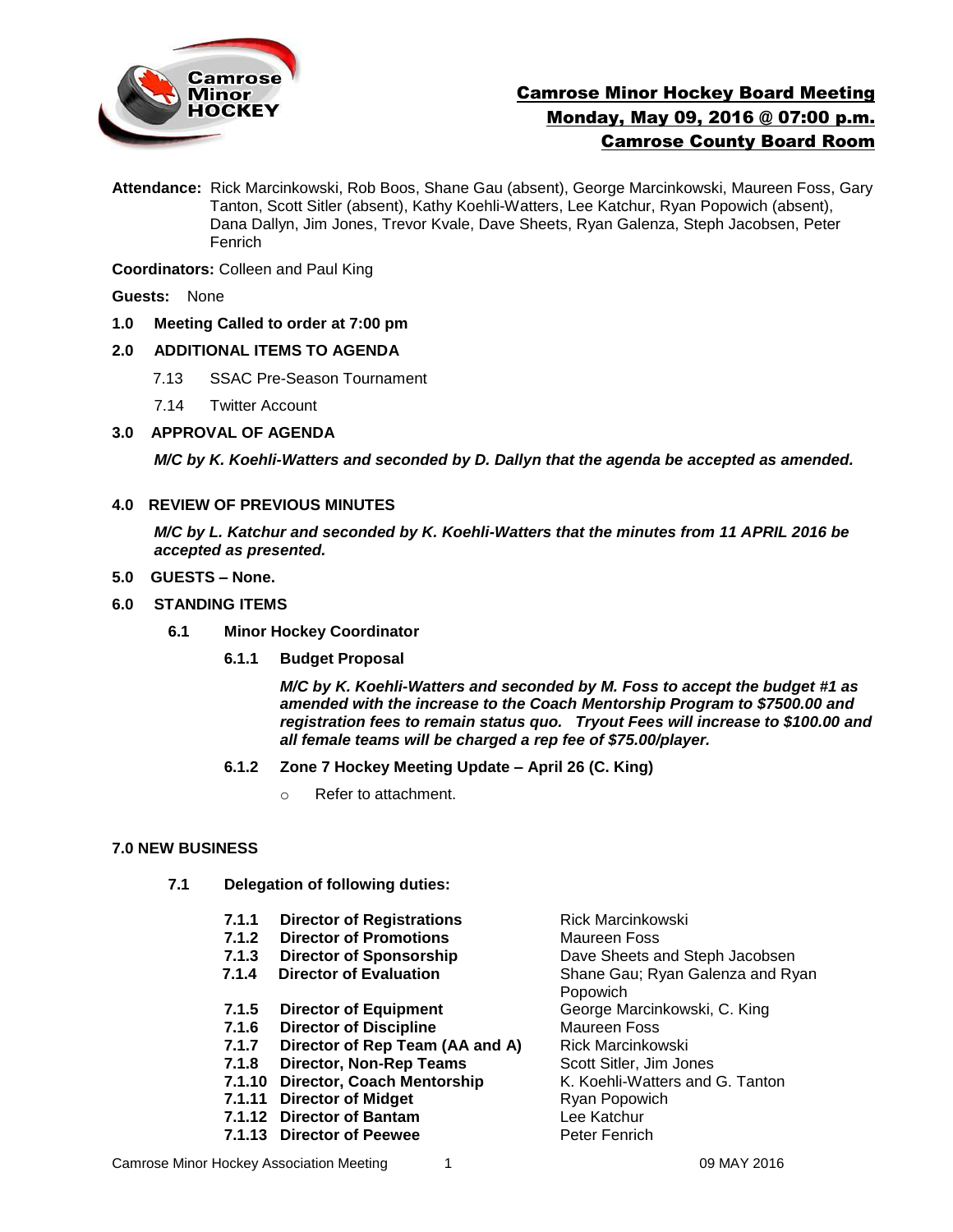- **7.1.14 Director of Atom** Trevor Kvale
- **7.1.15 Director of Novice** Dave Sheets
- **7.1.16 Director of Initiation** D. Dallyn
- **7.1.17 Director of Female Hockey** Kathy Koehli-Watters
- **7.1.18 Referee In Chief** Research Rob Boos and L. Katchur

# **7.2 Coaching Application Time Lines**

 Applications will be taken for all teams with the submission date of June 03. Interviews taking place soon after. Ad to go into the paper to reflect same.

# **7.3 Volunteers for Registration Night**

 Will be held from 6:30 to 8:00 p.m. both nights and everyone at a computer can show up at 6:00 p.m. for a quick training session.

|   | Tuesday, June 14         | <b>Job Duty</b>                   | Wednesday, June 15    | <b>Job Duty</b>            |
|---|--------------------------|-----------------------------------|-----------------------|----------------------------|
|   | Colleen King / P. King   | <b>Computer (New Registrants)</b> | Colleen King / P King | Computer (New Registrants) |
|   | 2   K. Koehli-Watters    | Computer                          | Trevor Kvale          | Computer                   |
| ົ | Jim Jones                | Computer                          | Steph Jacobsen        | Computer                   |
|   | Dave Sheets              | Computer                          | Maureen Foss          | Computer                   |
| 5 | <b>Rick Marcinkowski</b> | <b>Registration Table</b>         | Rick Marcinkowski     | <b>Registration Table</b>  |
| 6 | George Marcinkowski      | Floater                           | Lee Katchur           | Floater                    |

### **7.4 Ref Mentorship**

L. Katchur and R. Boos to start looking after this.

#### **7.5 KidSport**

 Funding has been reduced to \$350.00/registrant due to the decrease in funding available.

### **7.6 Applications for Head Evaluator**

One application received

### *M/C by G. Tanton and seconded by J. Jones to accept Chad Kendall as Head Evaluator.*

#### **7.7 Injured Midget Player**

 The Midget A Team wanted to get the old jerseys that had been used by a past injured player and then sign by the team as he is recuperating from his MVA. C. King to look for the older jerseys and they can have the #17 from the black and white set. The current set is only 1 ½ years old and will not be up for replacement for another 3 years.

### **7.8 Camrose Kodiaks Request**

 R. Marcinkowski will be meeting with B. Rybalka to see in what way Kodiak's can help us out with our Coach Mentorship etc**.** B. Rybalka also offered to help with our evaluation process and provide players for practices etc. Will examine proposal used by Major Junior Teams where parents/teams can sell season tickets to offset registration costs.

#### **7.9 1660 Governor Requirement**

 J. Jones will put his name forward as long as he doesn't get Midget or Peewee Divisions as he has players in that age group.

#### **7.10 Wetaskiwin/Camrose Novice House League Meeting**

 R. Marcinkowski discussed with the Wetaskiwin Minor Hockey President ways to improve the program for the next season. It was recommended that Wetaskiwin have one rep team and Camrose will make one rep team along with a "B" team to attempt to balance the remaining local level teams. Meeting to take place in near future with Wetaskiwin Minor Hockey.

### **7.11 Black and Blue Campaign**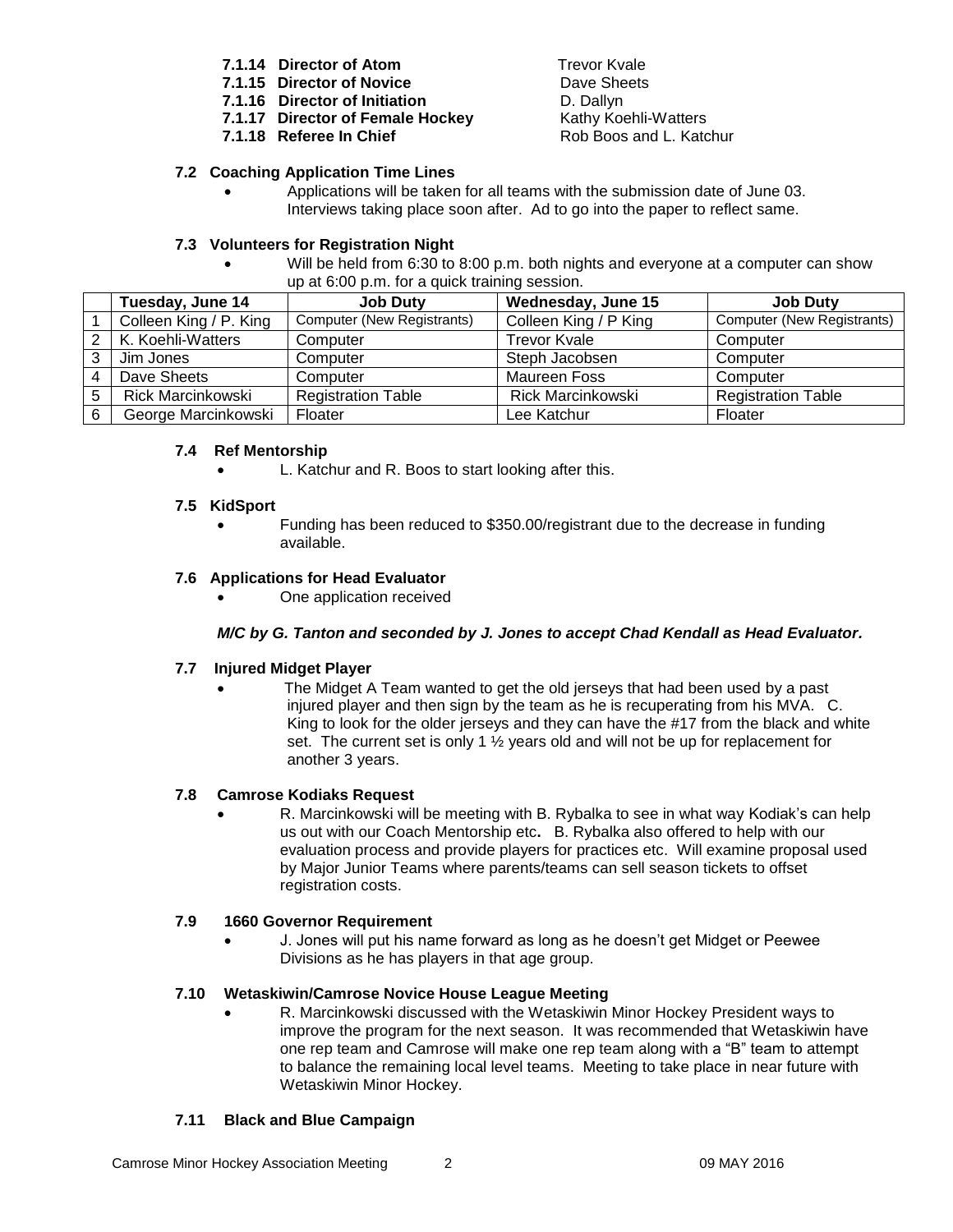Forward Maureen's email on to S. Dobos and they can come up with a plan for the next season.

# **7.12 Midget Female Provincial Update**

Update will be received for the next meeting.

# **7.13 SSAC Evaluation Series Tournament**

- Bantam AAA, Minor Midget AAA, Midget AA and Bantam AA teams have been entered into the tournament and when doing the interviewing, AA coaches need to be made aware of this in order for them to be ready to take a team to it.
- Bantam AAA will start tryouts around August 29, Bantam AA September 6 and Midget AA – September 12.

### **7.14 Twitter Account**

 R. Marcinkowski has set up a twitter account and will give passwords to M. Foss and the Coordinator's in order to send information out. C. King to make the association aware when she sends out her next general email regarding coaching applications, registration dates and the twitter account @CamroseHockey.

### **8.0 OLD BUSINESS**

### **8.1 Pond Hockey**

- City has given them ice times of Tuesdays from 4:45 to 6:45 and they will start for two months in September and October. No further details have been received from the city with regards to the main ice schedule.
- Rick Marcinkowski will follow up further with City pertaining to decision.

### **8.2 1660 AGM Update**

- R. Marcinkowski and C. King attended the meeting with the main emphasis being on the interlock with 3 other leagues. Sturgeon/Pembina, NCMHA and North East. 1660 voted to put in all divisions starting at Atom and up. Novice will remain status quo.
- When doing the interlock games, no more than 40% of the games will be interlock and for some associations i.e. Strathcona, they may not get any interlock games. The schedulers are to keep in mind the 165 km radius when scheduling games as the main purpose of the interlock is to reduce travel.
- Tier 1 Teams will be exception to interlock rules due to limited teams & will play full interlock schedule similar to last season.
- All tiers have been revamped so that it will start with Tier  $1 2 3 4$  and 5. For example, our Midget A Cougars were classified as Tier 3 last season and will now be classified as Tier 1.
- CMHA motion to change 1660 Regulation to have all Atom games a min of 1.5 hours was passed at meeting.

### **8.3 Follow – Up with Survey Results**

 C. King dispersed the survey results for those individuals wishing to be contacted to the new Directors and each one to follow-up with that particular person.

### **8.4 Female Junior Hockey League**

• No further action required from our end. Will not interfere with CMHA ice as practicing 9 to 10 in the evening.

#### **8.5 Black and Blue Campaign**

Will forward M. Foss' information on to S. Dobos.

#### **8.6 Elite Round Table – April 30**

R. Marcinkowski attended and Bantam AAA tryouts will remain status quo.